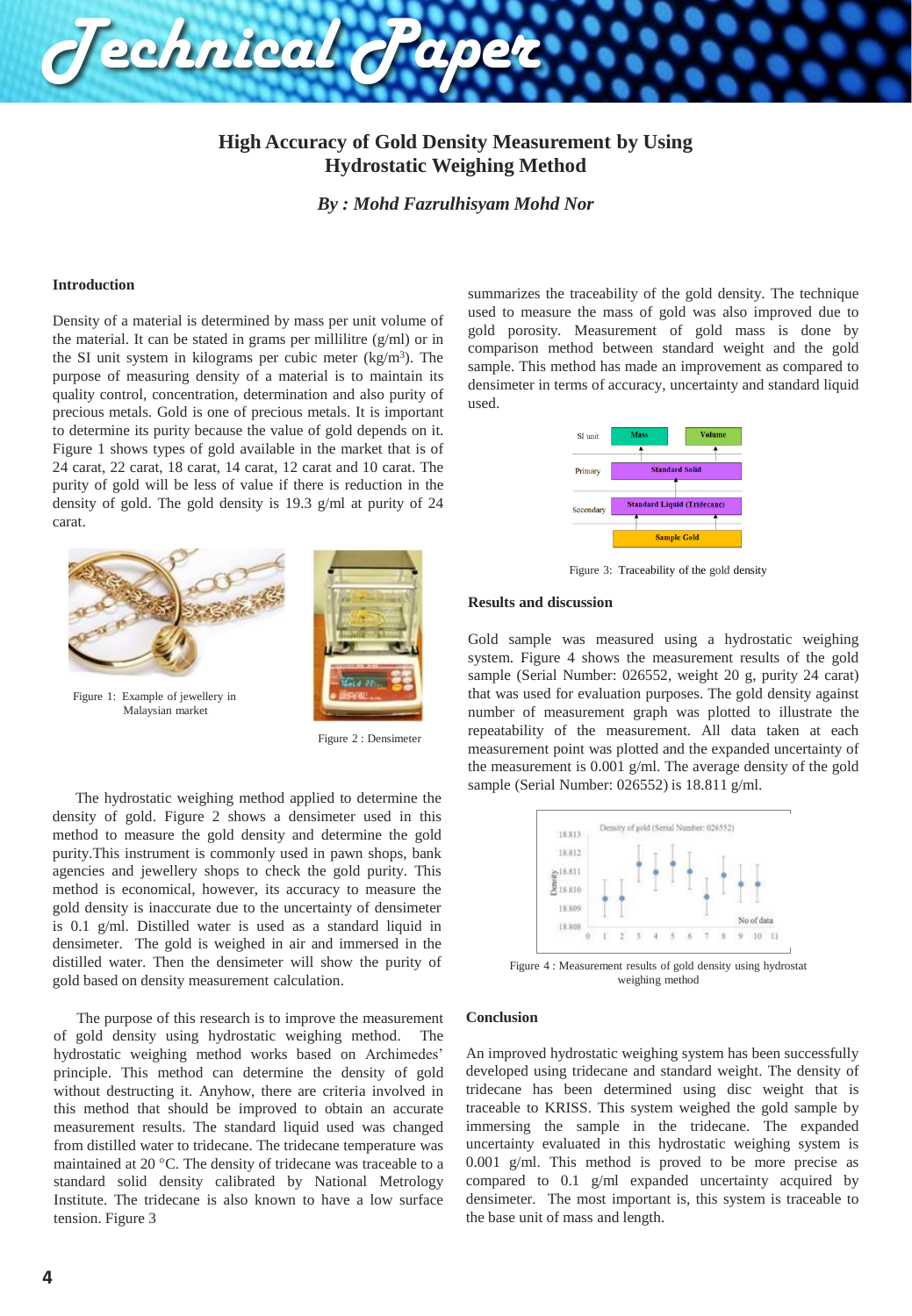# **Observation and Comparison of Multiwavelength Generation Erbium Doped Fibre Ring Laser Utilising Photonic Crystal Fibre With Zero Dispersion at 1040nm and 1550 nm**

*By : Dr. Mohd Nizam Abdullah*

#### **Abstract**

We conducted an experiment to demonstrate the generation of multi wavelength by incorporating fibre Bragg gratings (FBGs) and photonic crystal fibre (PCF) which has zero dispersion of 1040 nm and 1550 nm in erbium doped fibre ring laser (EDFRL). The multiwavelength was generated at gain bandwidth EDFRL setup. The results showed a good agreement of less than 0.03 % of peaks wavelength generation based on both experimental set-up. The set-up also shares good repeatability of peaks wavelength generation of 0.01 nm and power deviation of 0.15 dBm. Nevertheless, experimental set-up with PCF of ZDW at 1550 has generated multi wavelength phenomenon by 30% effectively compared to PCF with ZDW at 1040 nm by 30% effectively. The results produced an impactful finding whereby the multiwavelength was clearly observed.

*Technical Paper*

#### **Results & Discussions**

As result shown in figure  $1(a)$ , it exhibits the multi wavelength spectrum generated through this arrangements at which has peak wavelengths positioned at  $\omega$ 1 (1530.480 nm, -37.19 dBm),  $\lambda$ 1 (1531.450 nm, -30.81 dBm), 2 (1531.800 nm, -30.48 dBm), 3 (1532.300 nm, -26.13 dBm), ω2 (1532.835 nm, -21.15 dBm), 4 (1533.245 nm, -33.02 dBm),  $\lambda$ 5 (1533.715 nm, -39.08 dBm) and  $\omega$ 3 (1535.025 nm, -39.44 dBm). Coincides with the spectrum gain, sufficient power stimulates the multi wavelength phenomenon within the range. Multi wavelength lasing was generated in this oscillation with a constant spacing of FBGs and assisted by FWM process which exterminate photons from the lasing to create new photons at different wavelengths. This continuous effect does stimulate EDFRL and amplified the process. Subsequently, the lasing wavelengths represent the effects of each FBGs and the nonlinear effect of assisted by FWM.

In this situation, sufficient power gain of EDFRL which oscillates in the cavity as required for FWM process to generate additional lasing. The phenomenon easily generated at power output at 80 mW. Meanwhile, through the same experimental set-up but with application of PCF ZDW at 1040 nm, the spectrum output as shown in figure 1(b). The peak wavelengths positioned at  $\omega$ 1 (1530.425 nm, -37.93 dBm),  $\lambda$ 1 (1531.635 nm, -32.79 dBm), 2 (1532.000 nm, -31.538 dBm), 3 (1532.660 nm, -32.02 dBm), ω2 (1532.840 nm, -36.03 dBm), 4  $(1533.110 \text{ nm}, -32.94 \text{ dBm}), \lambda 5 (1533.545 \text{ nm}, -31.12 \text{ dBm})$  and  $\omega 3$ (1535.020 nm, -39.17 dBm).

In order to stimulate multi wavelength phenomenon through the set-up, 115mW was pumped into the configuration. More power is required to pump into the configuration in order to excite multi wavelength generation. This is due to the mismatch of PCF ZDW at 1040 nm applied into 1550 nm of the transmission wavelength of the configuration. As a result, an increment 30% of power is required to match PCF ZDW 1550 nm set-up and to encourage new signals occurrence of signals pump diffraction through aperture of PCF ZDW at 1040 nm. Conversely, the power of FBG1 signal declined nearly 6 % in turn to generate five new signals with multiple power output displayed at average at -34 dBm. It and also decrease the power of FBG2 and FBG3 signals to 41% and 0.7 % respectively. We also extend our experiments by monitoring peaks wavelength and the stability output on both experimental set-up at period of 160 minutes at temperature of

 $22^{\circ}$ C $\pm$ 3°C and relative humidity of 60% $\pm$ 10%. Through the findings, the agreement of peaks wavelength generated on both set-up is less than 0.03% as shown in Table 1. Based on figure 2, the repeatability of the wavelength was excellent with an average deviation of 0.02 nm and power deviation of 0.13 dBm.

| $-148$<br>3(a) | 602      |           | $-211$<br>3(b)    | χ                  |                 |          |
|----------------|----------|-----------|-------------------|--------------------|-----------------|----------|
|                |          |           |                   |                    |                 |          |
| $-348$         | io1      |           | 41                | ico l <sub>a</sub> | 60 <sup>2</sup> |          |
| $-461$         | mondalli | $-693$    |                   |                    |                 |          |
| 1525.00m       | 1532.58m | $1.58m-0$ | 1548.00m 1525.00m | 1532.58m           | $1.50m-2$       | 1542.00m |

**Fig. 1.** EDFRL generated spectrum which produced multi wavelength through the experimental setup with PCF ZDW at (a) 1550 nm and (b) 1040 nm

| Ratio    |
|----------|
| 1.000003 |
| 1.000121 |
| 1.000131 |
| 1.000235 |
| 1.000003 |
| 1.000088 |
| 1.000111 |
| 1.000003 |
|          |

**Table 1.** EDFRL generated peaks wavelength through the experimental setup with PCF ZDW at 1550 and 1040 nm



**Fig. 2.** Peaks wavelength and power deviation output based on 160 minutes duration

#### **Conclusions**

Through this comparative study, we concluded that the agreement of peaks wavelength generated through application of EDFRL via PCF ZDW at 1550 nm and 1040 nm is 0.03 %. The repeatability which portrayed the stability performance on both experiments of peaks wavelength with an average deviation of 0.02 nm and power deviation of 0.13 dBm. More power at 30% incremental is needed to stimulate multi wavelength phenomenon at EDFRL using PCF ZDW at 1040 compared to PCF ZDW at 1550 nm. This setup has achieved remarkable results by producing multi wavelength signals using FBGs and PCF with zero dispersion mismatch from transmission window based on EDFRL.

*M.N.Abdullah, S.Shaari, S.Menon. A.A.Ehsan, O.Zakaria: IEICE Electronic Express 12 (2015) 12*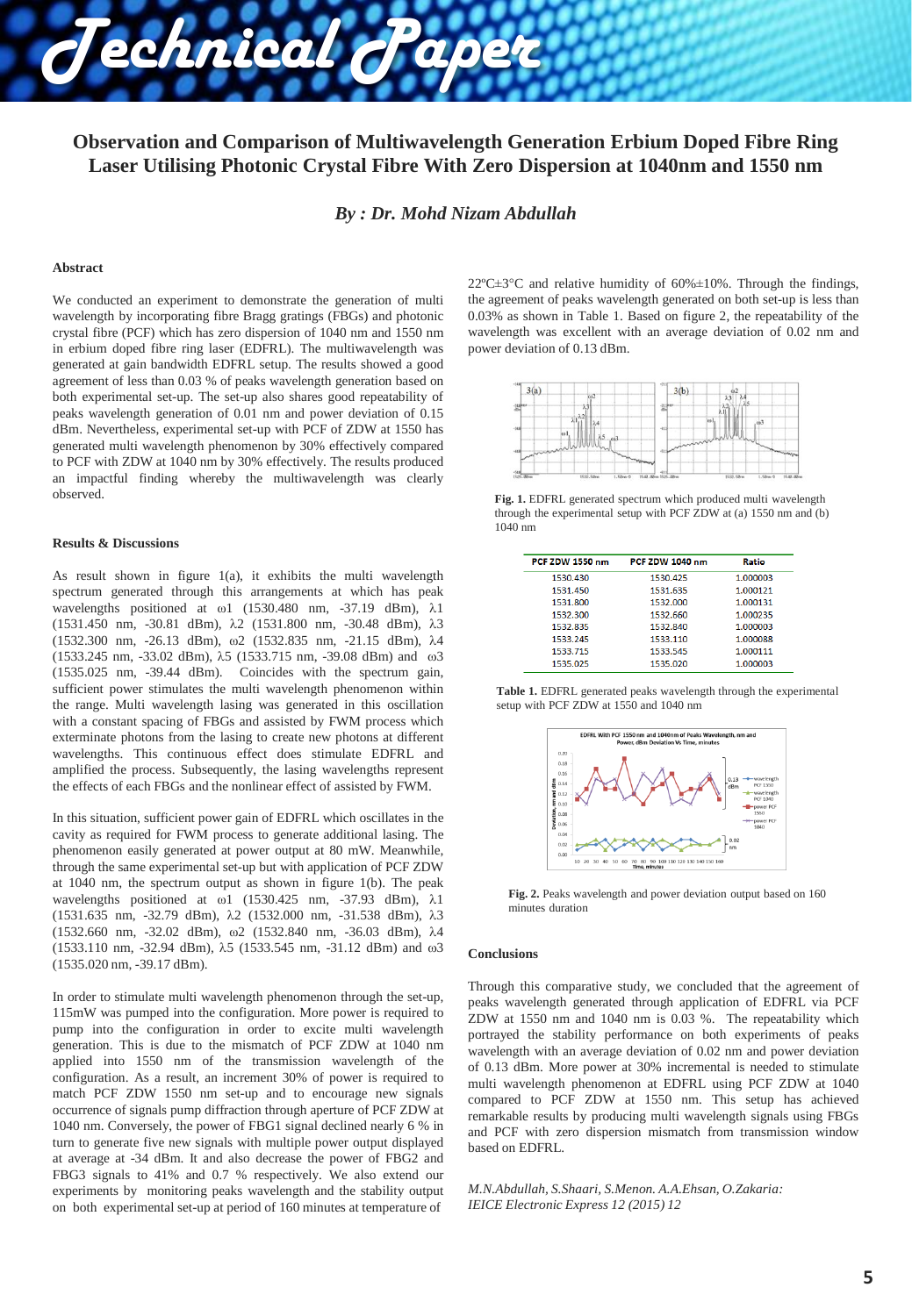

*By : Mohamad Fauzi Ahmad*

#### **Introduction**

The chemical and thermal stabilities, electronic properties, high tensile strength and ultra-light weight are the main features of multi-walled carbon nanotubes (MWCNTs). MWCNTs normally come with purity degree of only less 95%. The purity can be increased by removing the particles of carbonaceous materials (amorphous carbon particles, fullerenes and nanocrystallinepolyaromatic shells) and metal catalysts (generally compounded by Co, Ni or Fe) using refluxing process.

*Technical Paper*

Comparative studies of two multi-walled carbon nanotubes (MWCNT) from different manufacturers were reported in this paper. The purification and functionalization of commercial multi-wall carbon nanotubes were investigated. MWCNTs were treated with boiling concentrated  $HNO<sub>3</sub>$  under a reflux condenser for 2 hours at 100 °C in order to purify and oxidize the raw material. The oxidized MWCNTs were rinsed with deionized water until the filtrate pH stabilized. Measurement technique used was by applying the thermo gravimetric analysis (TGA) for thermal analysis decomposition products and at the same time, the chemical shifted in MWCNTs can be determined by using Raman Spectroscopy.

## **Results and discussion**

Different MWCNTs were analysed using Raman Spectroscopy and Thermo gravimetric analyser (TGA). Figure 1 and Table 1 show the Raman spectra for Skyspring and Baytubes.



**Figure 1:** Raman spectra for Skyspring and Baytubes, before (pristine) and after (oxidized) acid treatment.

| The Raman shift (cm <sup>-1</sup> ) and the $I_D/I_G$ ratio for<br>nitric acid modified MWCNTs samples |          |                                 |         |       |
|--------------------------------------------------------------------------------------------------------|----------|---------------------------------|---------|-------|
| <b>Samples</b>                                                                                         |          | Raman shift (cm <sup>-1</sup> ) |         | In/Io |
|                                                                                                        |          | D                               | G       |       |
| <b>Skyspring</b>                                                                                       | Pristine | 1318.06                         | 1593.38 | 1.30  |
|                                                                                                        | Oxidized | 1310.62                         | 1580.23 | 1.32  |
| <b>Baytubes</b>                                                                                        | Pristine | 1304.91                         | 1591.48 | 1.31  |
|                                                                                                        | Oxidized | 1303.41                         | 1590.31 | 1.34  |

Table 1: The Raman shift (cm<sup>-1</sup>) and the ID/IG ratio for Skspring and Baytubes; Before & after acid treatment

Figure 1 shows the Raman band of defect (D)  $\&$  graphitic (G) structure of samples.

The intensity ratio, ID/IG of both samples was slightly changed after acid treatment and it was demonstrated by the formation of structural defects on the MWCNTs as shown in Table 1.

For both Figure 1 and Table 1, Raman Spectra of Pristine and Oxidized for MWCNT Skyspring and Baytubes were slightly moved.

| <b>Sample</b> | % of impurity | $%$ of   |                  |  |
|---------------|---------------|----------|------------------|--|
|               | Pristine      | Oxidized | <b>Different</b> |  |
| Skyspring     | 98.5898       | 99.1014  | 0.5116           |  |
| Baytube       | 96.9348       | 98.2082  | 1 2734           |  |

Table 2: The TGA analysis result on the left shows the % of impurity for Skspring and Baytubes, before & after acid treatment.

Based on Table 2, it shows that the purity of MWCNT is slightly increased after purification process**.** The purity of MWCNT had been improved due to purification process.

TGA analysis also proved that the acid treatment of Oxidized Baytube sample has strongly enhanced the percentage of purity as compared to Oxidized Skyspring sample.

## **Conclusion**

Functionalization of MWCNTs has been achieved via acidic treatment*.* Two different types of MWCNTs from different sources were studied. Raman spectra showed that the D- and G band were shifted in Oxidized Baytube and vice versa for Oxidized Skyspring. TGA analysis showed the acid treatment of Oxidized Baytube sample eliminated the metal catalyst as compared to Oxidized Skyspring sample which was not changed after the treatment. For both analyses, Baytube MWCNTs are more stable compared to Skyspring MWCNTs.